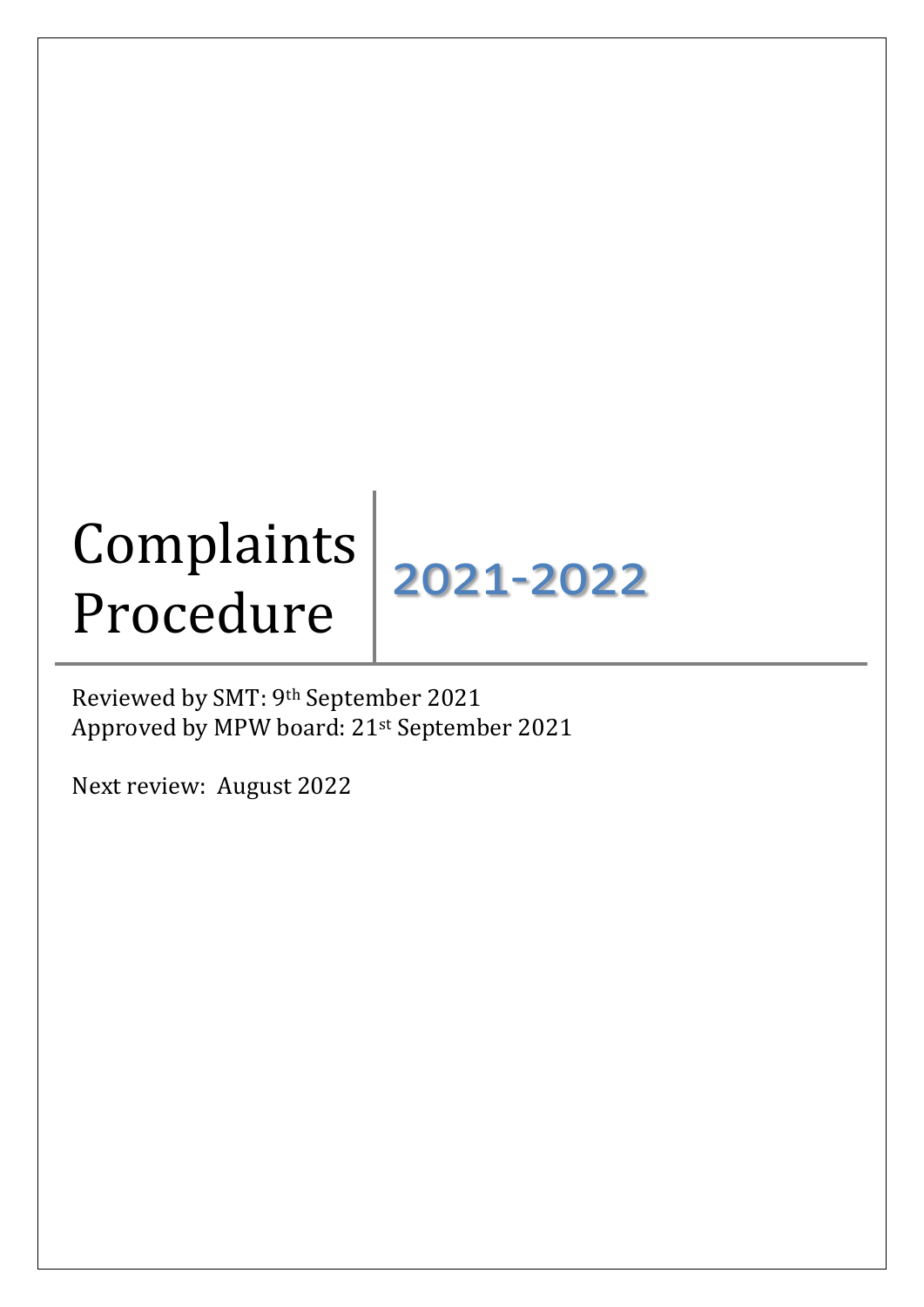## **Introduction**

The aim of this procedure is to ensure that a complaint is managed sympathetically, efficiently and at the appropriate level, and resolved as soon as possible. We will try to resolve every complaint in a positive way. Where the college is at fault, we will aim to put things right and, where necessary, review our systems and procedures in the light of the circumstances.

This policy has been approved by the Board of MPW and is available to parents on the website or on request from the Principal, Mark Shingleton (mark.shingleton@mpw.ac.uk). It can be made available in large print or another more accessible format if required. If assistance is needed with making a complaint, for example because of a disability, a parent should contact the Principal, who will be happy to make appropriate arrangements.

For the purposes of this policy, a 'parent' shall include a guardian or any other person with parental responsibility for a child at the school. This policy applies to complaints from parents of current students and to parents of former students if the complaint was initially raised whilst the student was on the college roll.

Separate procedures apply if the Principal expels or asks a student to leave and the parents seek a Governors' Review of that decision (a copy of the college's Expulsion, Removal and Review policy is available on request).

It is expected that the management of every complaint will progress in a timely manner. The college aims to resolve all complaints efficiently and promptly and parents are encouraged to bring any matter causing concern to the college's attention as soon as possible.

Timescales for each stage are set out below in the relevant paragraphs. When we refer to working days, we mean Monday to Friday when the college is open during term time. The dates of the terms are published on the college's website. Complaints received during holiday periods will be dealt with as soon as is practicable but are likely to take longer to resolve due to the unavailability of relevant staff. Under such circumstances the complainant will be notified of any extension to the time scales and the reason(s) why an extension is necessary when the complaint is acknowledged.

If parents have a complaint, they can expect it to be treated by the college in accordance with the three-stage procedure outlined below.

## **Stage 1: Informal Resolution**

- It is hoped that all complaints will be resolved quickly and informally.
- If parents have a complaint, they should contact their son/daughter's Personal Tutor. In many cases, the matter will be resolved straightaway by this means to the parents' satisfaction. If the Personal Tutor cannot resolve the matter alone, it may be necessary for them to consult with a Vice Principal.
- Complaints made directly to a member of staff other than the student's Personal Tutor will usually be referred to the Personal Tutor unless a Vice Principal or the Principal deems it appropriate for them to deal with the matter personally.
- Personal Tutors will make a written record of all complaints and concerns, the date on which they were received and any action taken by the college as a result. These records are monitored by the Principal.
- A complaint which has not been resolved by informal means to the parents' satisfaction within 10 working days should be notified to the college in writing as a formal complaint which will be dealt with in accordance with Stage 2 below.

## **Stage 2: Formal Resolution**

If the complaint cannot be resolved on an informal basis, then the parents should put their complaint in writing to the Principal, stating that they wish to invoke the formal complaints procedure.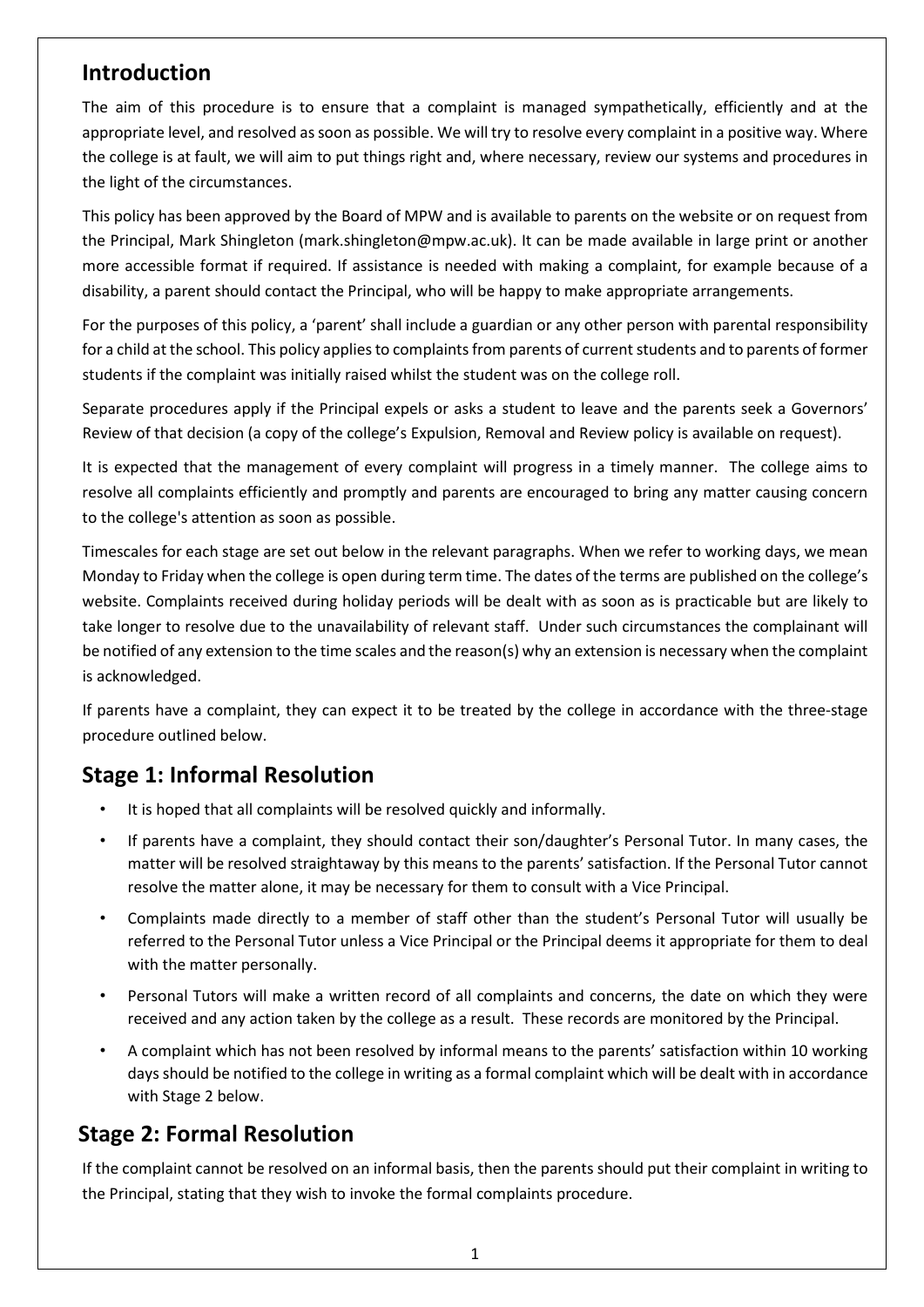- The Principal will acknowledge in writing receipt of the complaint within five working days. In most cases, the Principal will meet or speak to the parents concerned to discuss the matter. If possible, a resolution will be reached at this stage.
- It may be necessary for the Principal or a senior member of staff to carry out further investigations and to request further information from any party. Where this investigation is delegated, the investigator will prepare a report on the investigation which will be considered by the Principal before reaching a final decision.
- Written records of all meetings and interviews held in relation to the complaint will be kept.
- Once the Principal is satisfied that, so far as is practicable, all of the relevant facts have been established, a decision will be made and parents will be informed of this decision in writing within 15 working days of the complaint being acknowledged. The Principal will give reasons for the decision reached. Where appropriate, the Principal will include details of the action the college will take to resolve the complaint.
- Where there are exceptional circumstances resulting in a delay, the parents will be notified of this and informed of the new timescales as soon as possible.
- If parents are still not satisfied with the decision, they should proceed to Stage 3 of this procedure.

#### **Alternative procedure for handling complaints about the Principal**

The procedure for dealing with a complaint about the Principal of the college is set out below:

- The complaint should be put in writing to the Chairman of the Board of Governors, Steve Boyes, at the MPW London address (90-92 Queen's Gate, London, SW7 5AB).
- The Chairman of the Board will acknowledge in writing receipt of the complaint within five working days, indicating what action is being taken and the likely timescale. Such action may include an investigation and/or a meeting with the parents. The parents will receive a response to the complaint within 15 working days of the complaint being acknowledged.
- If the parents are dissatisfied with the response to the complaint, they can request that the complaint be referred to a Complaints Panel under Stage 3 of this procedure.

## **Stage 3: Panel Hearing**

- A Panel Hearing is a review of decisions taken by the Principal. If the parents are not satisfied with the Principal's response to their formal complaint, they should request a hearing before the Complaints Panel.
- If parents seek to invoke Stage 3 (following a failure to reach an earlier resolution), they must write to the Chairman of the Board requesting a hearing before the Complaints Panel. It is expected that the complaint will progress in a timely manner and parents should make the request within 10 working days of the decision complained about. The Panel will not review any new complaints at this stage or consider evidence unrelated to the initial complaint, but will hold a full-merits hearing of the complaint, not merely a check that the correct process was followed.
- Parents must state in their letter the outcome desired and all the grounds of the complaint. They should also send a list of all the documents that they believe to be in the college's possession that they consider relevant in the matter and that they wish the Panel to see.
- Once requested, a Panel Hearing will take place unless the parents later indicate that they are now satisfied and do not wish to proceed further. The Panel Hearing will, therefore, proceed notwithstanding that the parents may subsequently decide not to attend. If necessary, the panel will consider the parents' complaint in their absence and issue findings on the substance of the complaint thereby bringing the matter to a conclusion. The requirement for the Panel Hearing to proceed will not prevent the college from accommodating parental availability or considering comments concerning the panel's composition.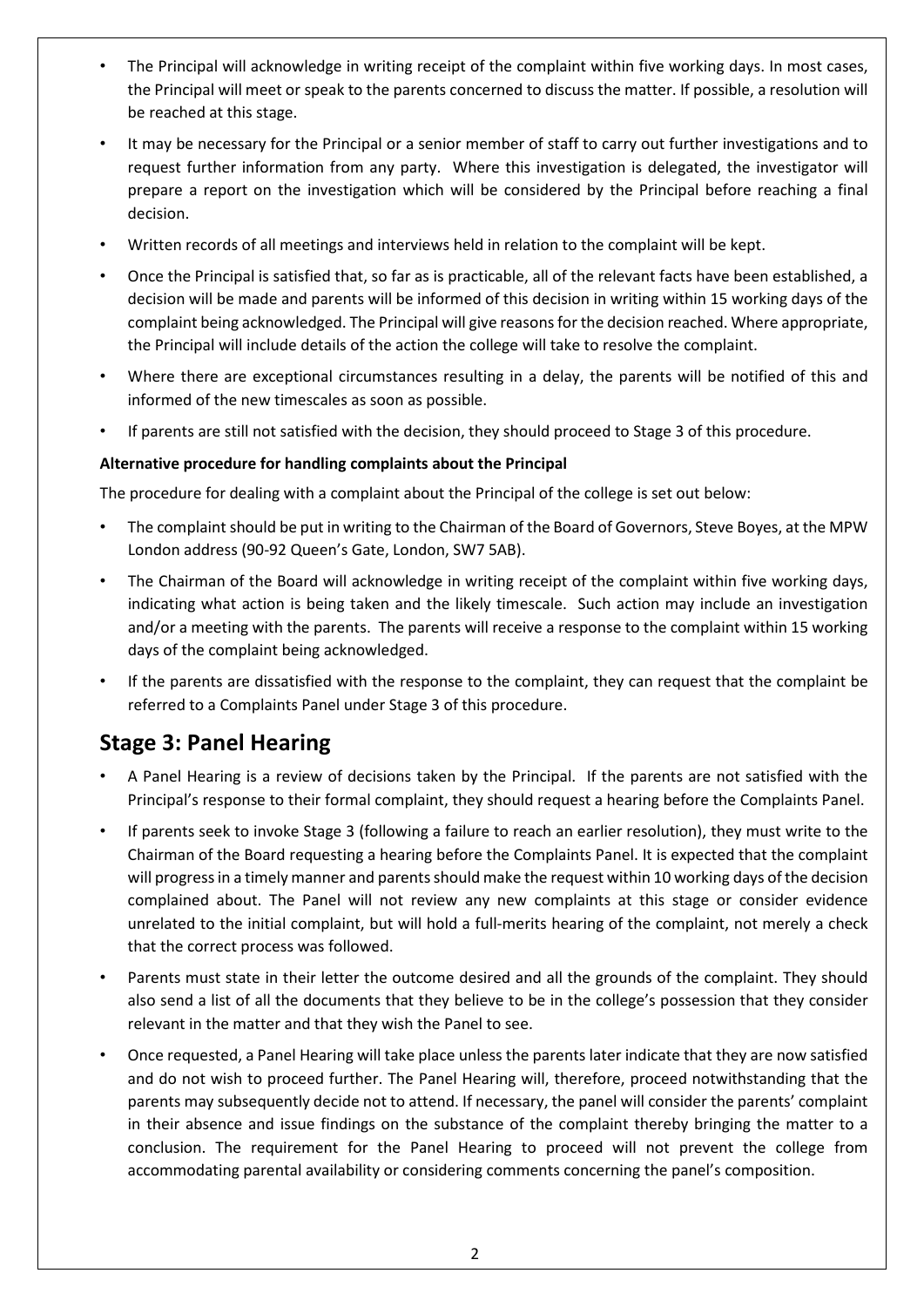- The Chairman of the Board will acknowledge the request within five working days of receiving it and schedule a hearing before the Panel to take place as soon as practicable and within 20 working days thereafter.
- The Panel will consist of at least three persons, comprising members of the Board of MPW who have no detailed prior knowledge of the circumstances of the complaint and at least one member who is independent of the governance, management and running of MPW. The role of the Panel is to establish the facts surrounding the complaints that have been made by considering:
	- o the documents provided by both parties; and
	- o any representations made by the parents and the Principal

and to reach a decision on the balance of probabilities as to whether each complaint is upheld in whole or in part. It is not within the powers of the Panel to make any financial award, nor to impose sanctions on staff, pupils or parents.

- The hearing will be chaired by one member of the Panel (chosen by themselves) and will be conducted in an informal manner.
- If the Panel deems it necessary, it may require that further particulars of the complaint or any related matter be supplied to all parties not later than five working days prior to the hearing. The Panel Chair will circulate a copy of the bundle of documents to be considered by the Panel to all parties at least three working days prior to the hearing.
- The parents may be accompanied to the hearing by one other person. This may be a relative or friend. The hearing is not a legal proceeding and so legal representation is not normally appropriate. If the parents do wish to be accompanied by a legally qualified person, the college must be notified of this at least seven working days before the hearing and they should note that the Panel will wish to speak to them directly and this person will not be permitted to act as an advocate or to address the hearing unless invited to do so by the Panel Chair.
- All statements made at the hearing will be unsworn. All present will be entitled, should they so wish, to write their own notes for reference purposes. The Panel Chair may direct that the hearing is recorded to assist accurate recollection for the purposes of the decision. The Panel will be under no obligation to retain recordings thereafter. A handwritten minute of the hearing will be taken in any event.
- The Panel Chair will conduct the hearing in such a way as to ensure that the parties have the opportunity of asking questions and making comments in an appropriate manner. The Panel shall be under no obligation to hear oral evidence from witnesses but may do so and/or may take written statements into account.
- All those attending the hearing will be expected to show courtesy, restraint and good manners or, after due warning, the hearing may be adjourned or terminated at the discretion of the Panel Chair. If terminated, the original decision will stand. Any person who is dissatisfied with any aspect of the way in which the hearing is conducted must say so before the proceedings go any further and his/her comments will be minuted.
- If further investigation is required, the Panel will decide how it should be carried out. When the Panel Chair considers that all issues have been sufficiently discussed, he/she will conclude the hearing.
- After due consideration of the matters discussed at the hearing, the Panel will reach a decision and may make recommendations. The Panel's decision, findings and any recommendations shall be confirmed in writing to the complainant and, where relevant, the person complained about within seven working days of the hearing. The decisions, findings and any recommendations will also be made available for inspection on the college premises by the Governing Body and the Principal.
- The completion of Stage 3 represents the conclusion of the college's complaints procedure.